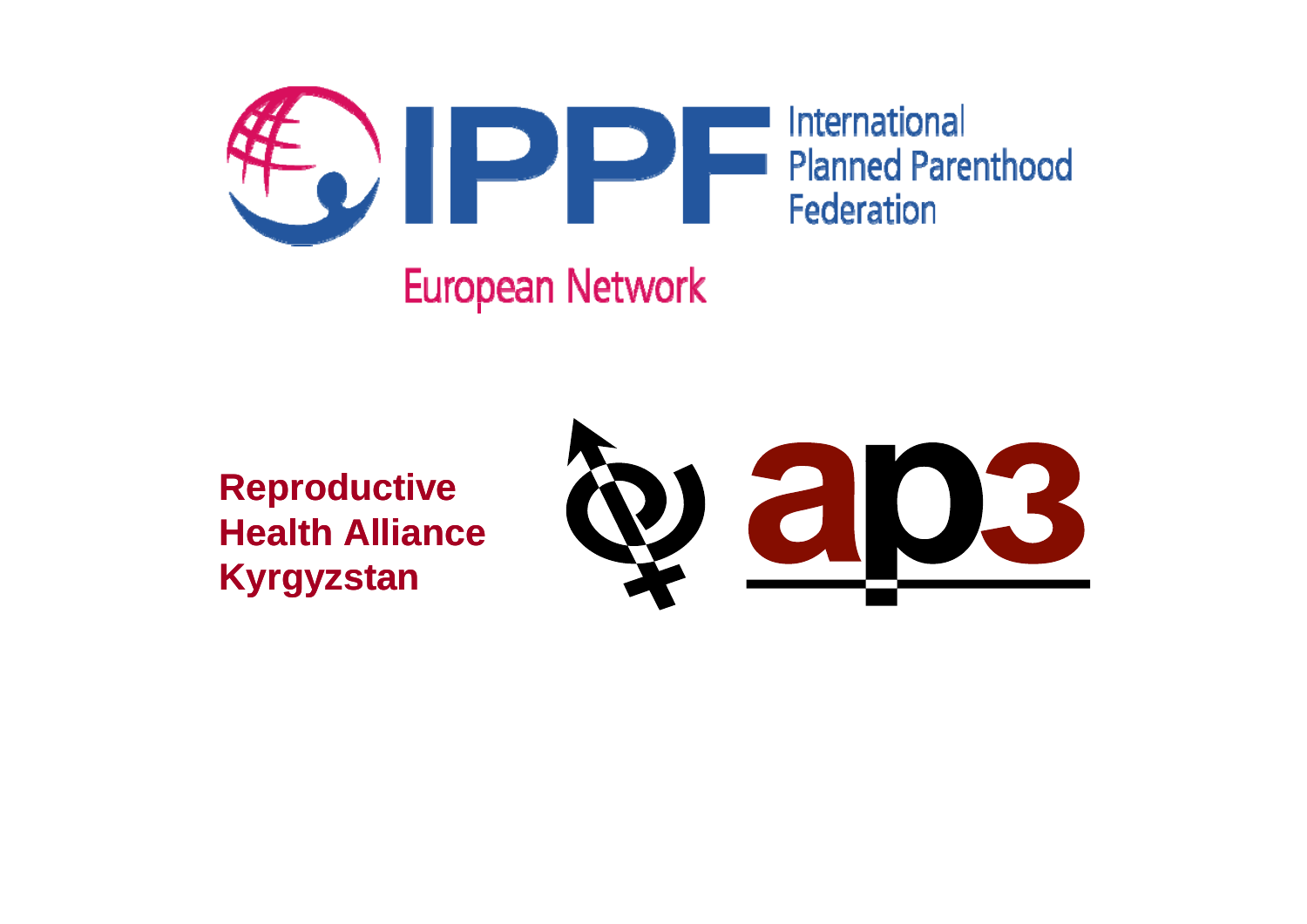# Young people and abortion

#### **Case study from Kyrgyzstan**

*Galina Chirkina, Reproductive Health Alliance Kyrgyzstan*  Tatiana Popovitskaya, Reproductive Health Alliance Kyrgyzstan *For FIAPAC ConferenceOctober, 22-23, 2010 Seville, Spain*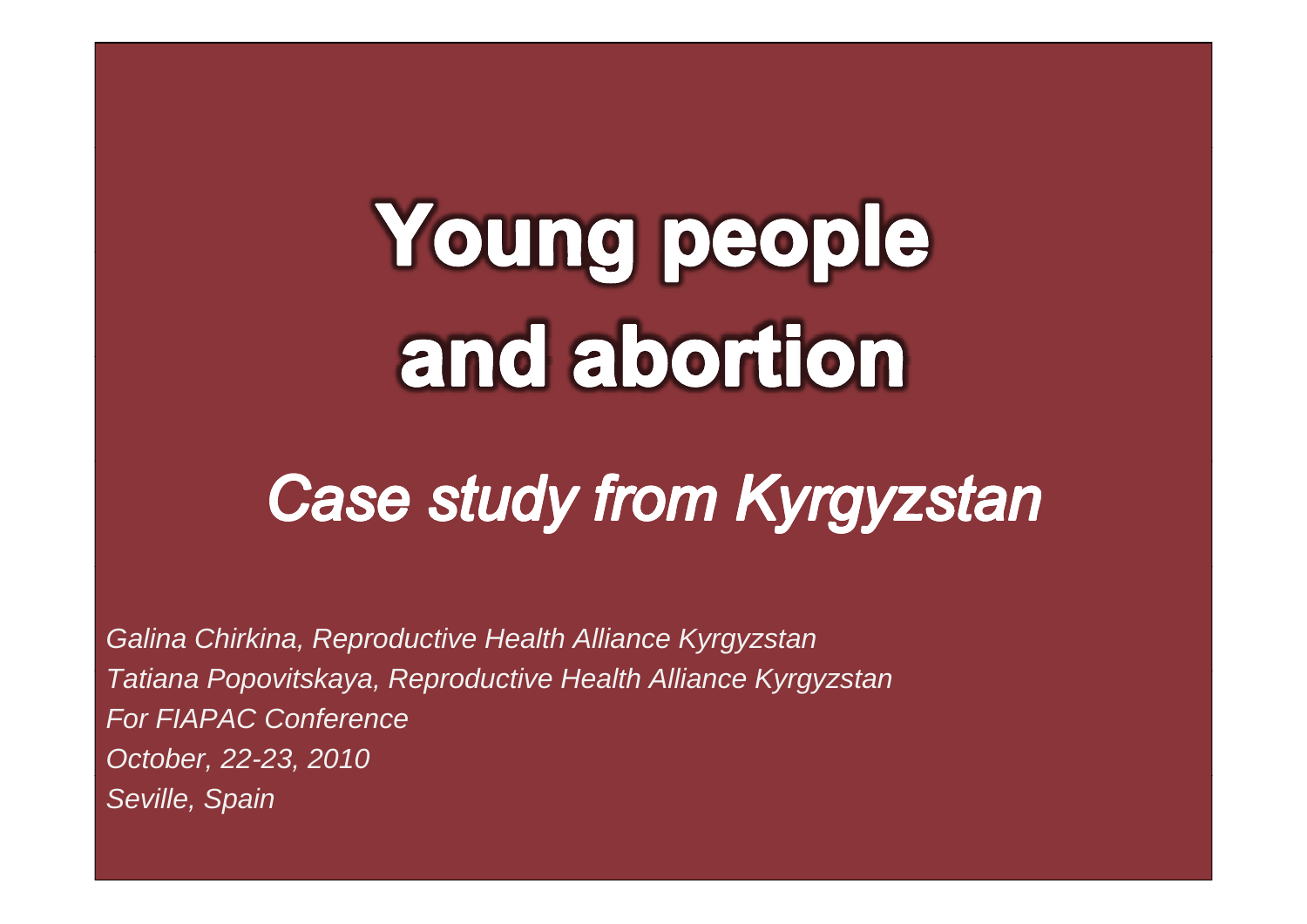**Abortion and adolescents** (official statistics)

7 out of 10 pregnancies end in an abortion

One in 10 abortion clients is a young person (up to 19 years)

More than 200 abortion clients were younger than or 14 years of age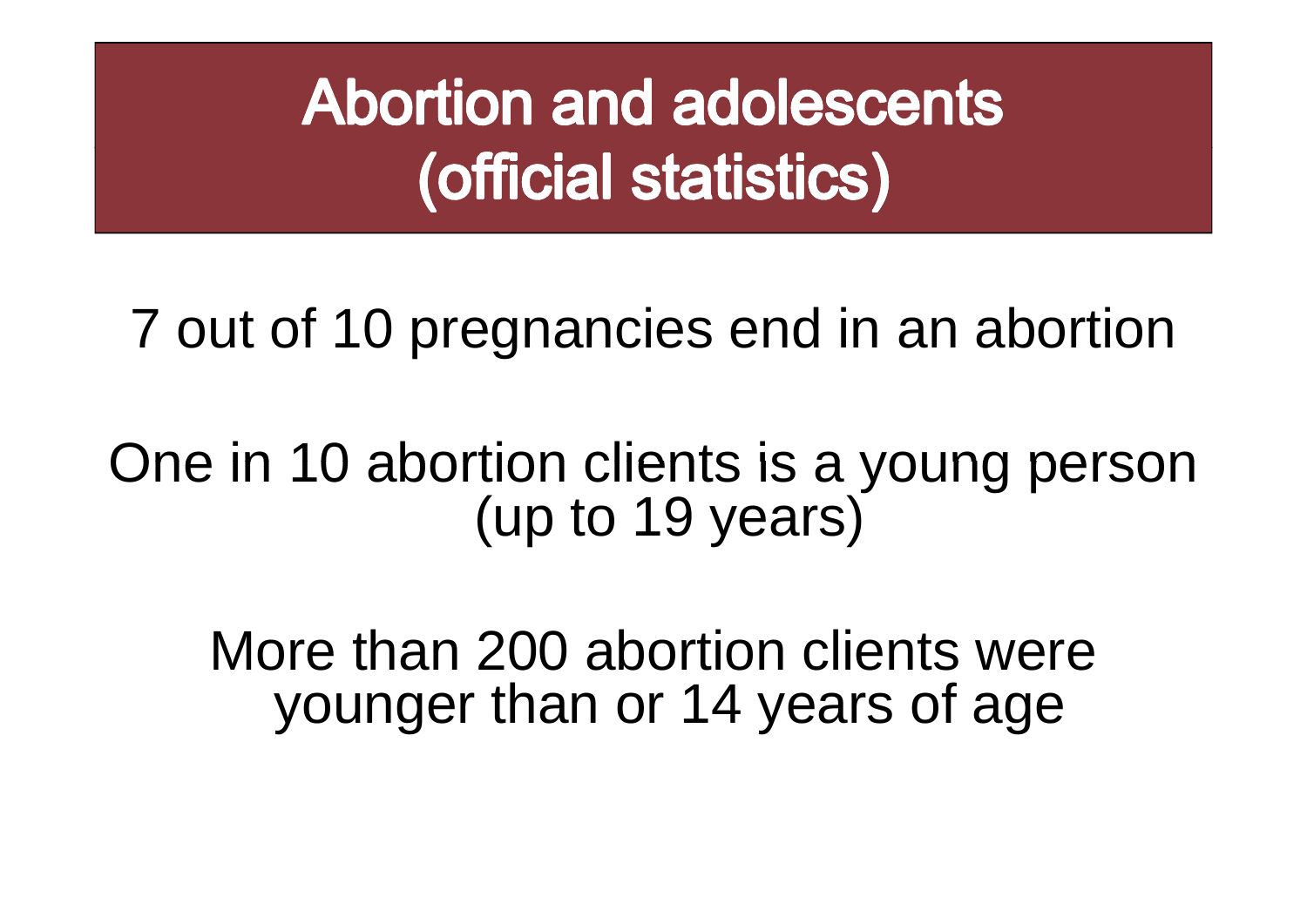**Abortion and adolescents** (official statistics)

#### During the last 5 years the use of contraceptives by adolescents decreased by 1.8 times

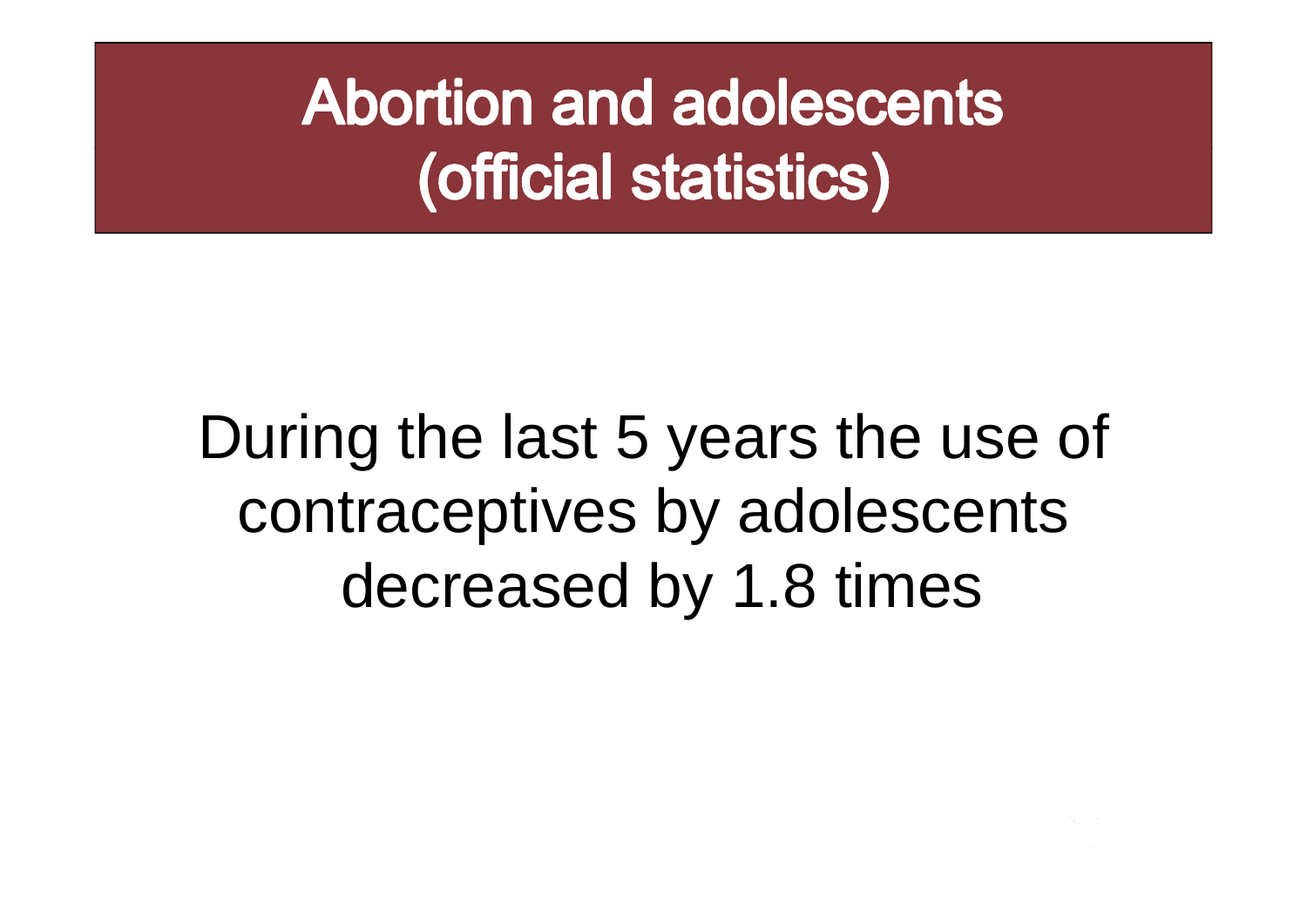#### **Abortion and adolescents** (official statistics)

- The official abortion rate in the age group from 13 to 19:
	- in 2005 2,9 abortions per 1000 girls in 2008 –3.0 abortions per 1000 girls in 2009 –3.6 abortions per 1000 girls
- The number of abortions is increasing especially in the age groups 15 -17 and 18-19 years of age.
	- The age group from 12 to 24 takes 36% of all abortion done in all age groups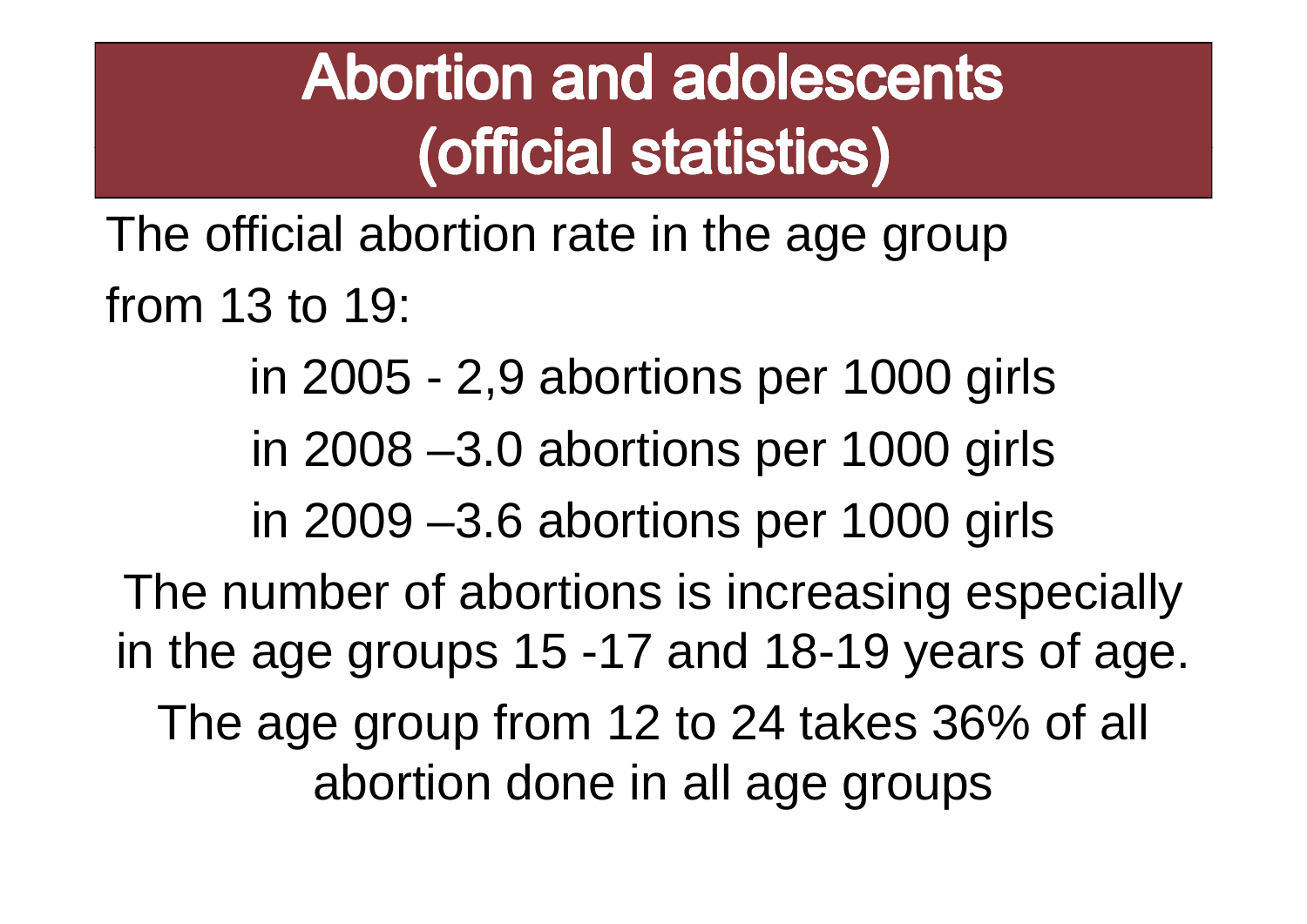#### **Independent statistics**

The independent statistics shows much higher rates (at least 10 times higher then official statistics )

Only one in 8 abortions in government clinics is registered.

Abortions performed in private clinics are not registered and not included in government statistics.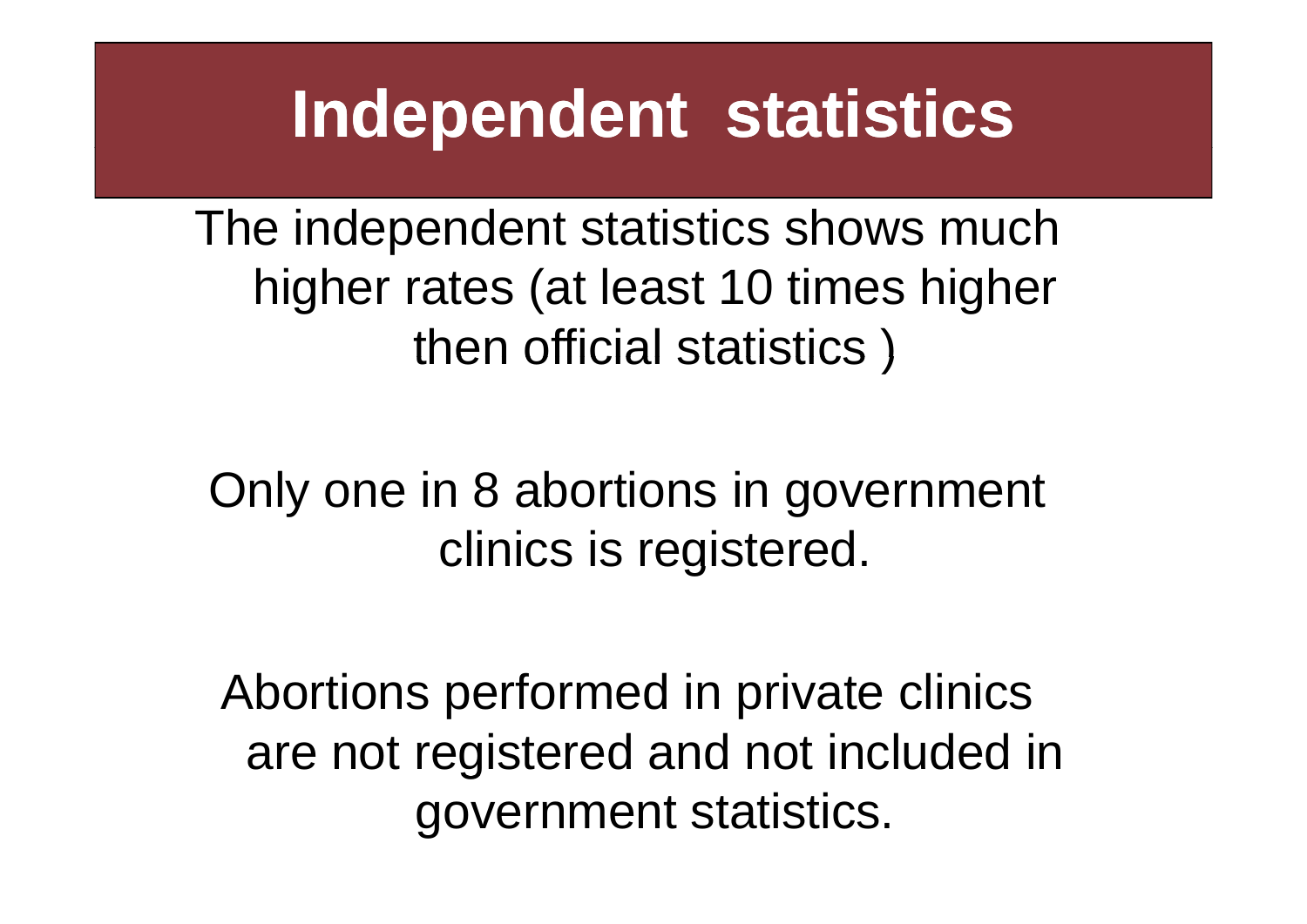#### **Main challenges for YP in accessing SRHR i f & i n fo & serv ices**

- Legal and traditional barriers for adolescents to access abortion and contraceptive services
- Limited access to information about abortion and contraceptive services for adolescents
- Limited access to resources on contraception
- Limited access to quality information on RH and the absence of sexual education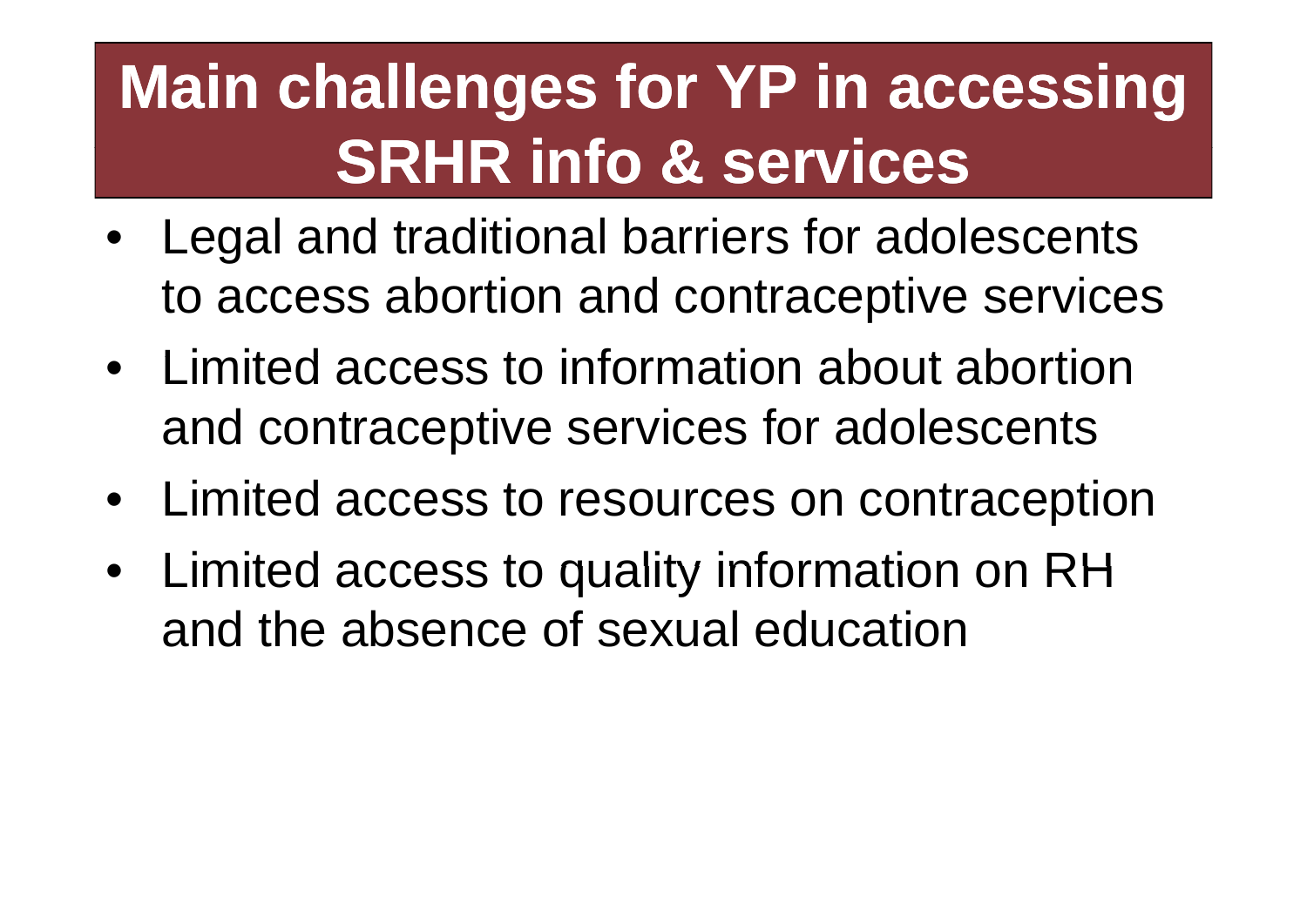## **Main challenges in preventing unwanted pregnancies amongst YP**

- Sexual violence in families and communities
- Violence based on traditions bride kidnapping
- Violence during conflicts –– ethnic clashes in Osh city, June, 2010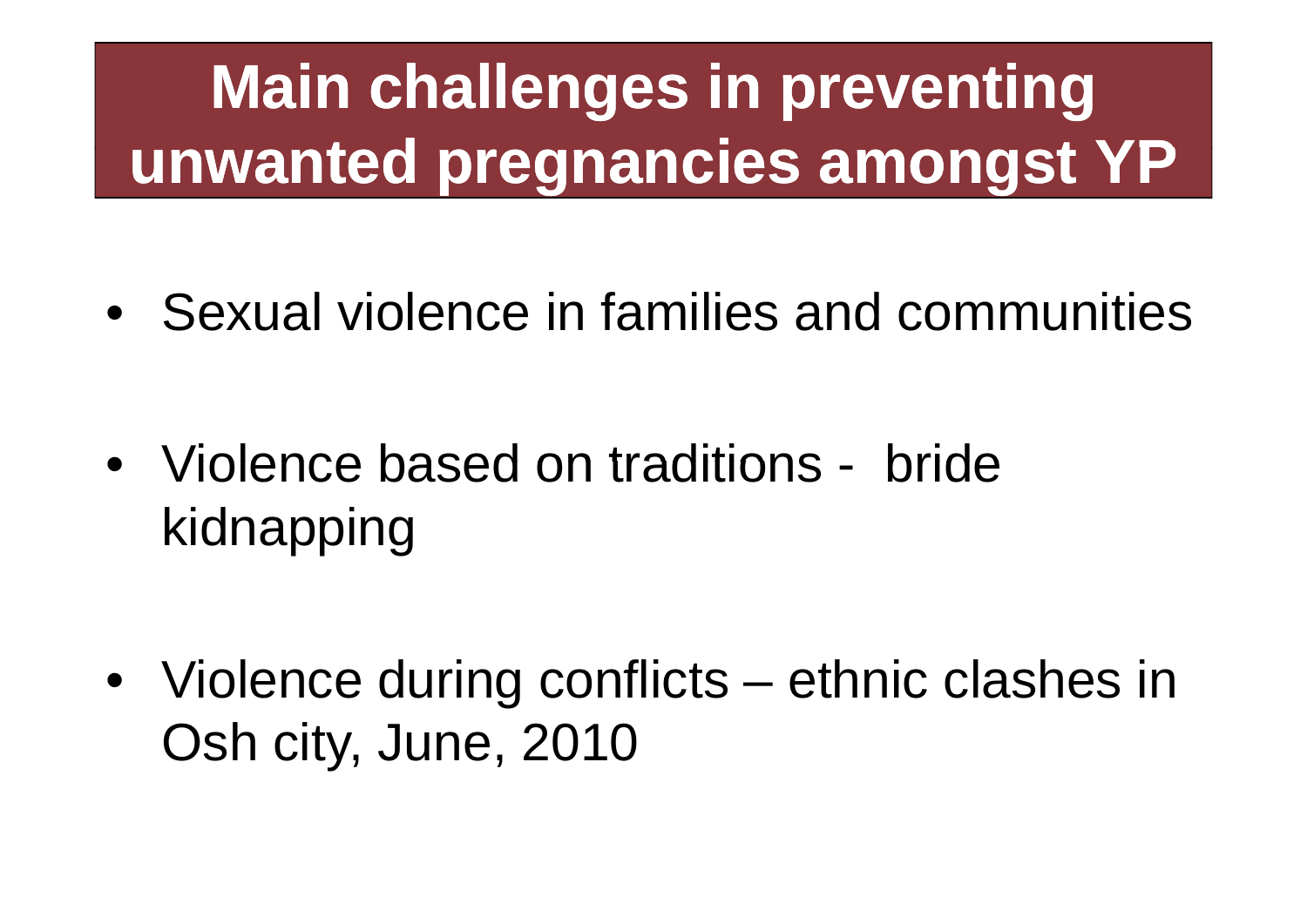## **Main challenges in Quality of abortion care**

- $\bullet$ 70% of all abortions is performed by D&C
- $\bullet$  Unsafe abortion procedures (lacking infection prevention, use of D&C, etc.)
- $\bullet$  Legal barriers faced when trying to introduce new methods of abortion
- Lack of post abortion counseling (only 10% of abortion clients receive pre- and post- abortion counseling)
- The absence of Integration of RH services for young people into the primary level of health care system, into Youth Friendly Services and into the educational system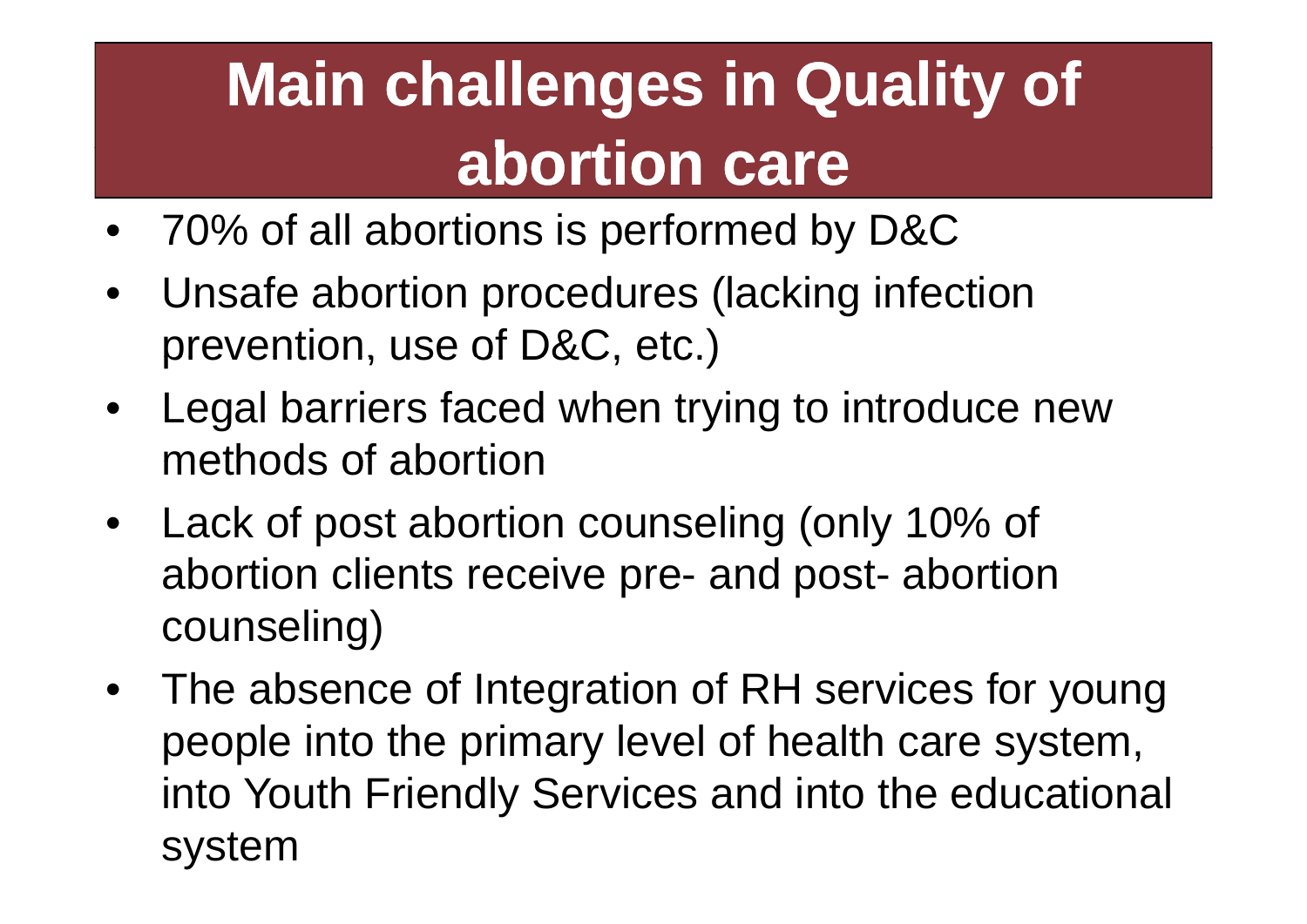#### **Main challenges in Quality of abortion care**

- Lack of specialization for doctors and other health personal on working with adolescents in RH
- Lack of governmental financing for health programs focused on adolescents
- Adolescents are not seen as a "special" group or group with special needs in service provision system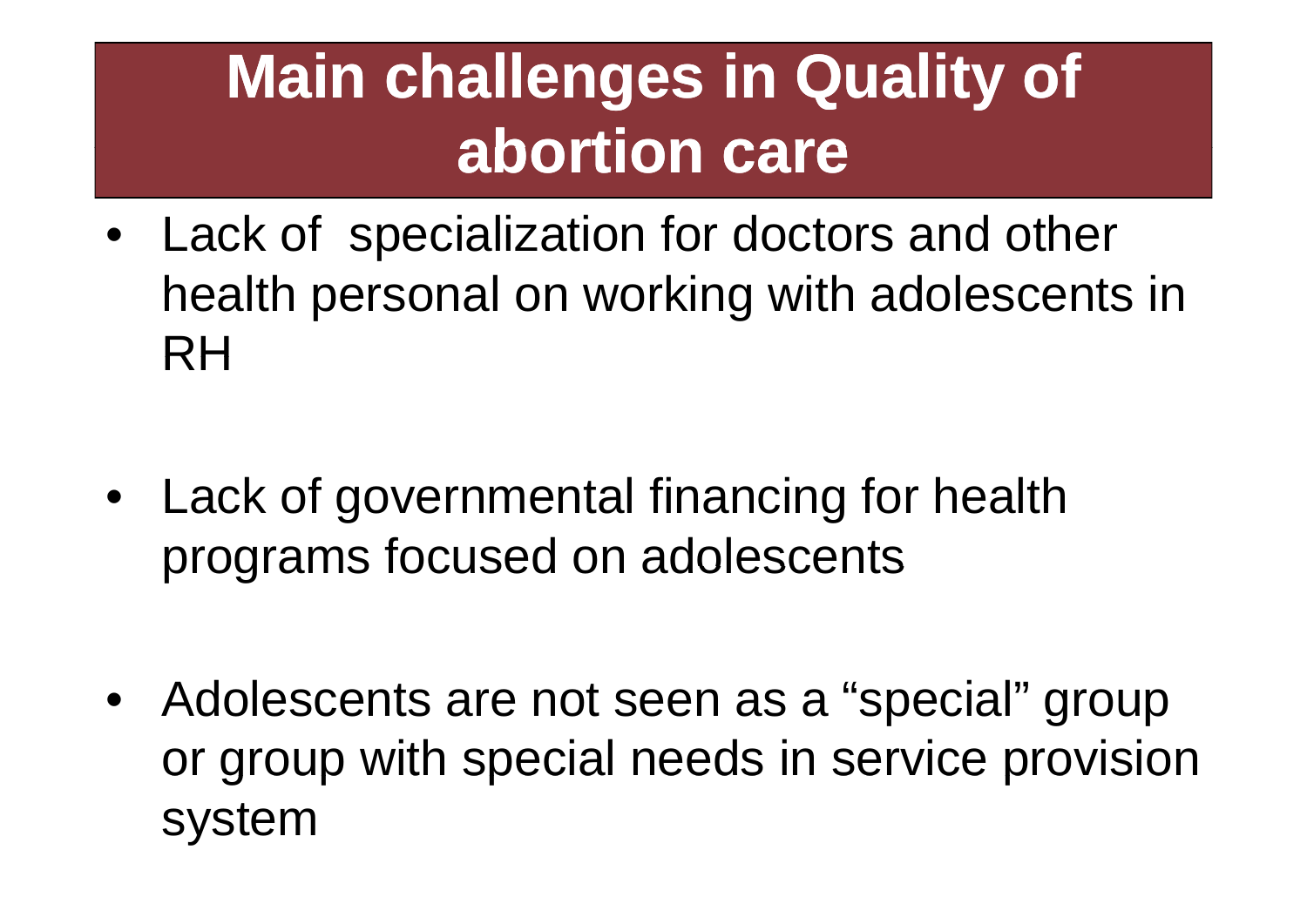# **RHAKSA and FP clinics**

- Youth friendly services
- Well trained doctors, consultants and medical personnel
- <u>Safe abortion only</u> Methods: MVA and MA (pilot clinic for introducing MA)
- Quality control: environment, equipment and supplies, techniques of procedures, counseling
- Pre- and -post counseling an integral part of abortion services-----------
- Access to contraceptives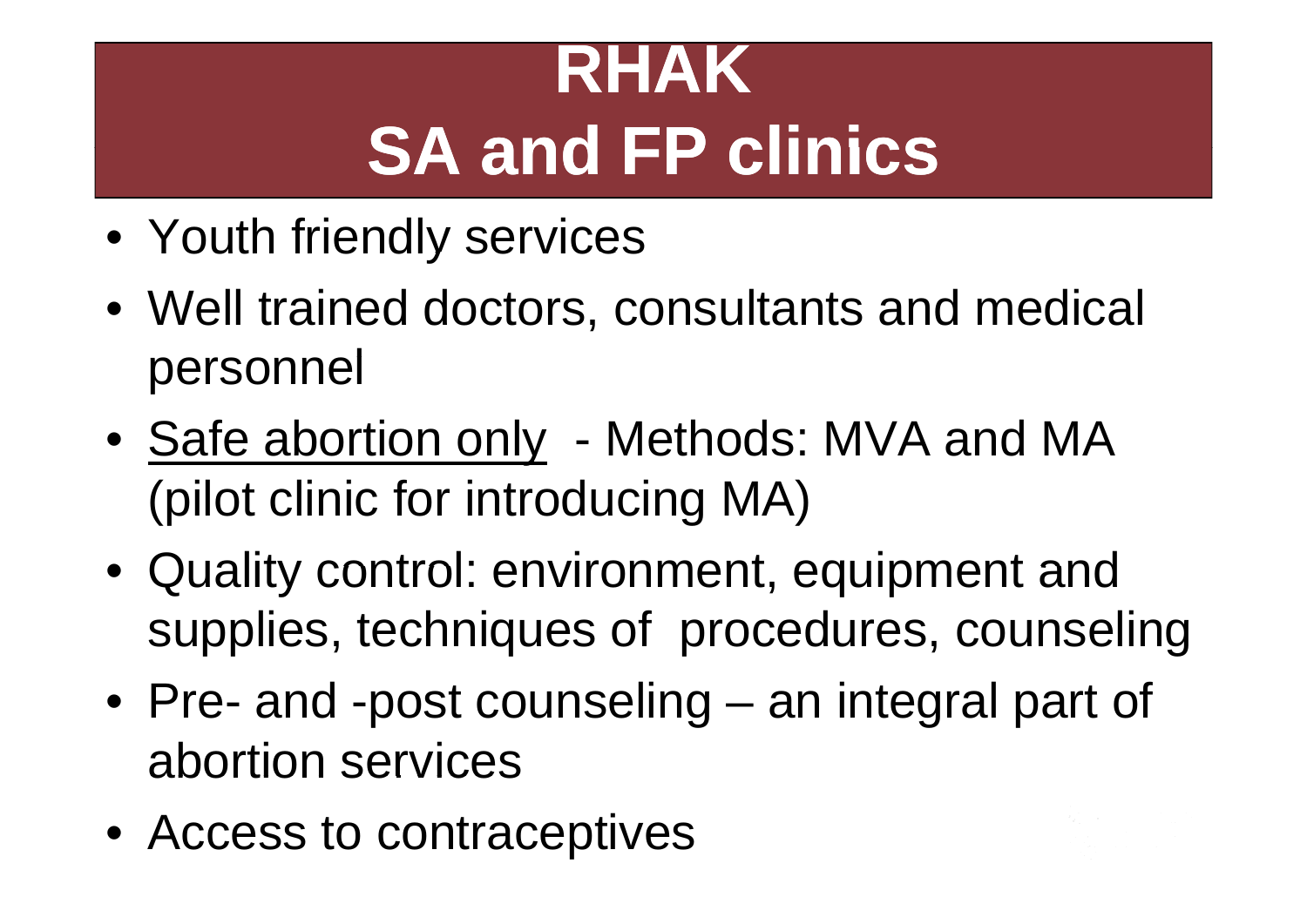# **RHAKSA and FP clinics**

- Work with vulnerable groups:
	- Street children
	- Sex workers
	- Ex- prisoners
	- Refugees
	- Migrants etc.
- Quality services for low income people, for youth
- Informational campaigns and activities (including media) for young people: open – door days, group consultations , "Open door to a clinic" for students and schoolchildren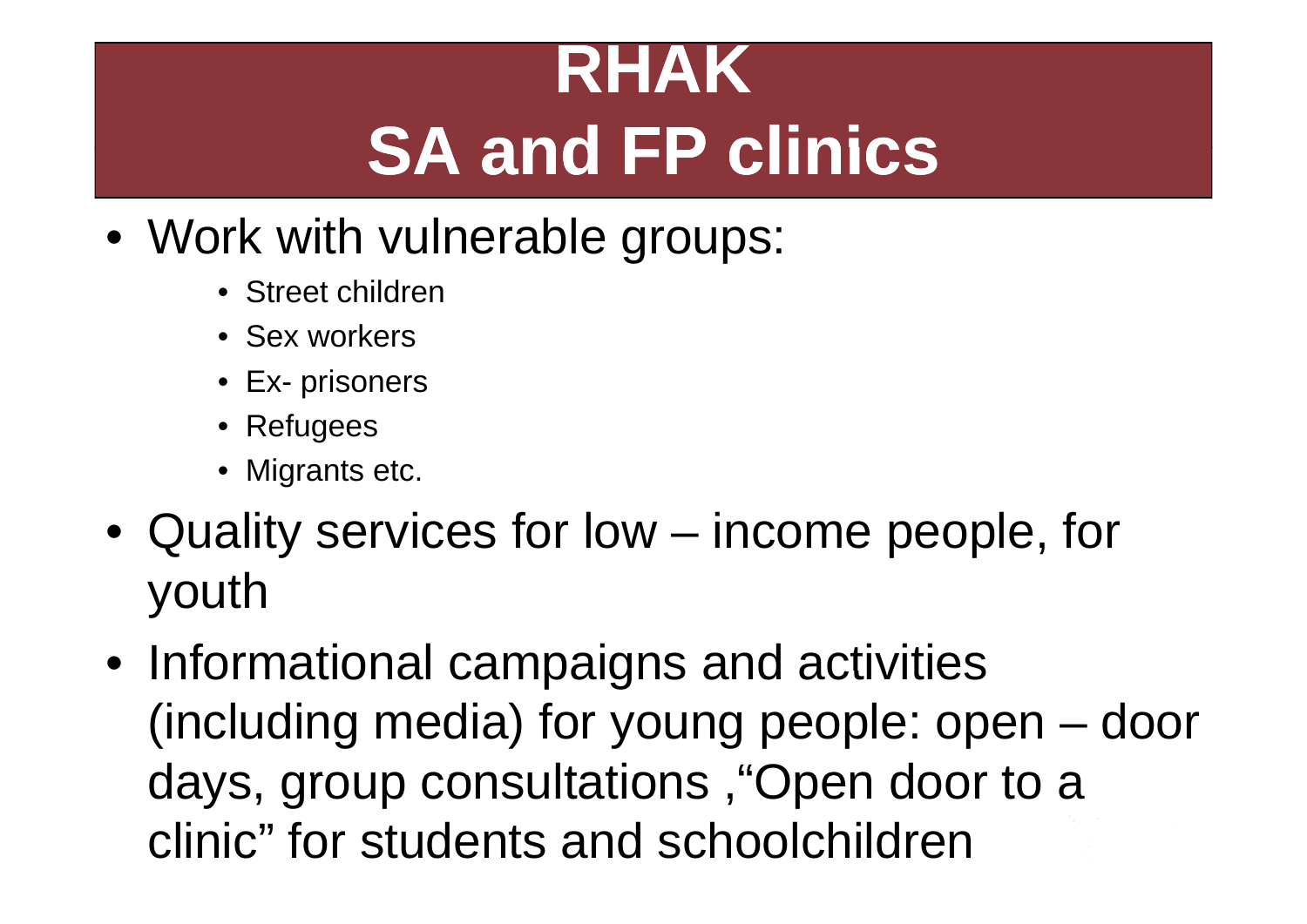# **RHAKSA and FP clinics**

- Partnership with different types of organizations
	- Ministry of Health
	- $\bullet$  Ministry of Youth
	- NGOs working with vulnerable groups, including young people
	- Governmental health organizations clinics, maternities, RH Centers
	- Local authorities
	- International agencies: UNFPA, GTZ
	- National coalition of safe abortion
	- Ombudsmen and its team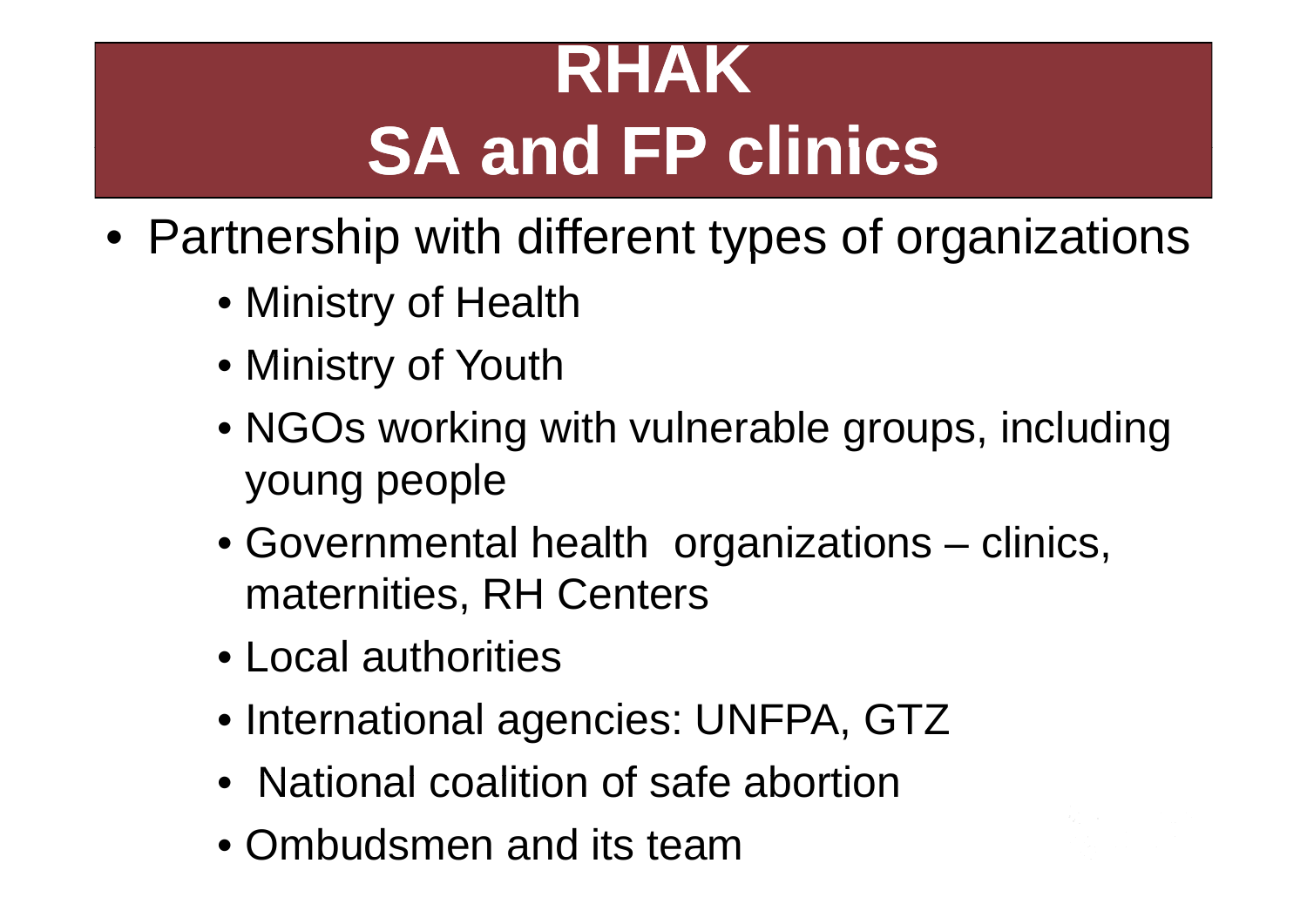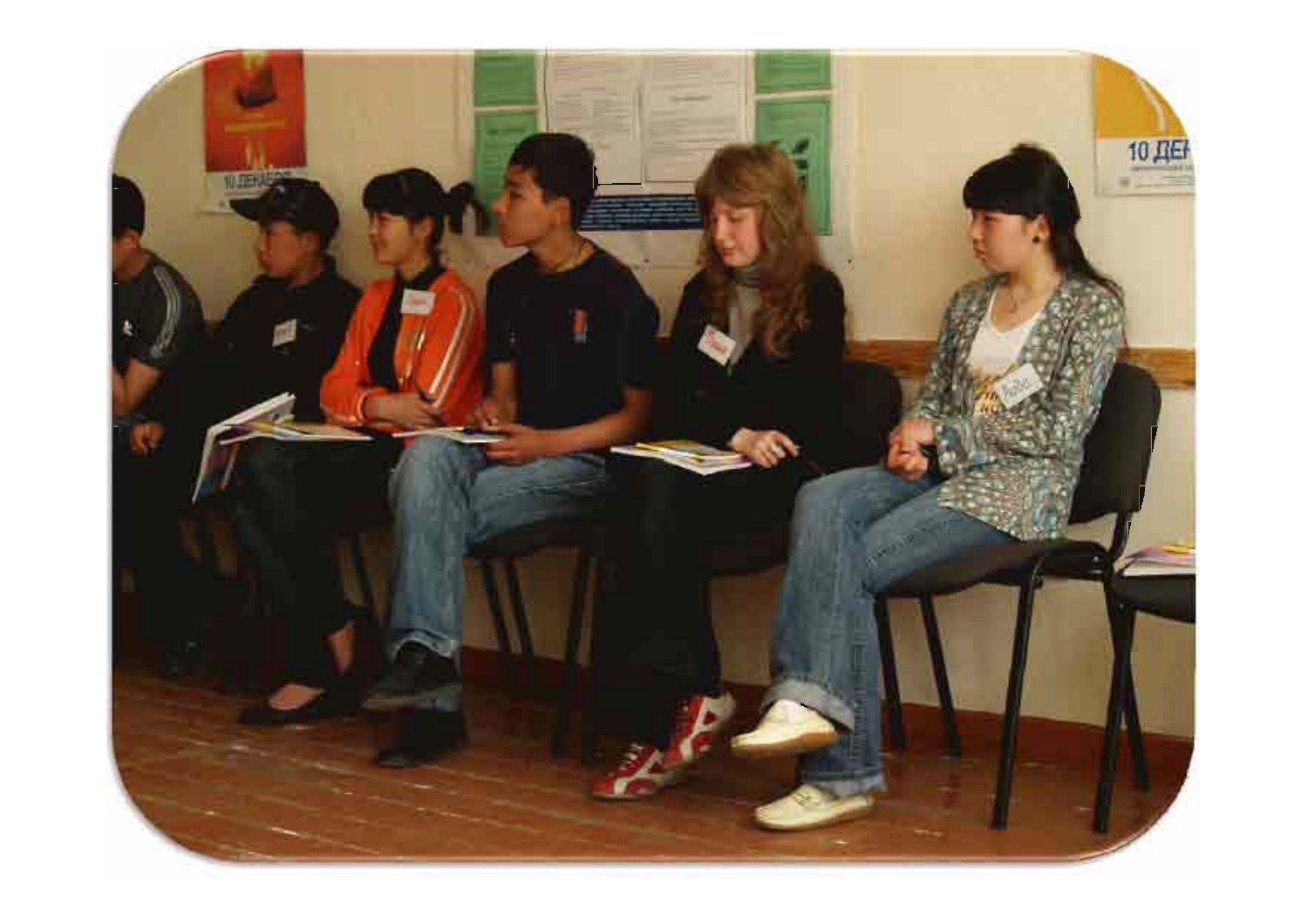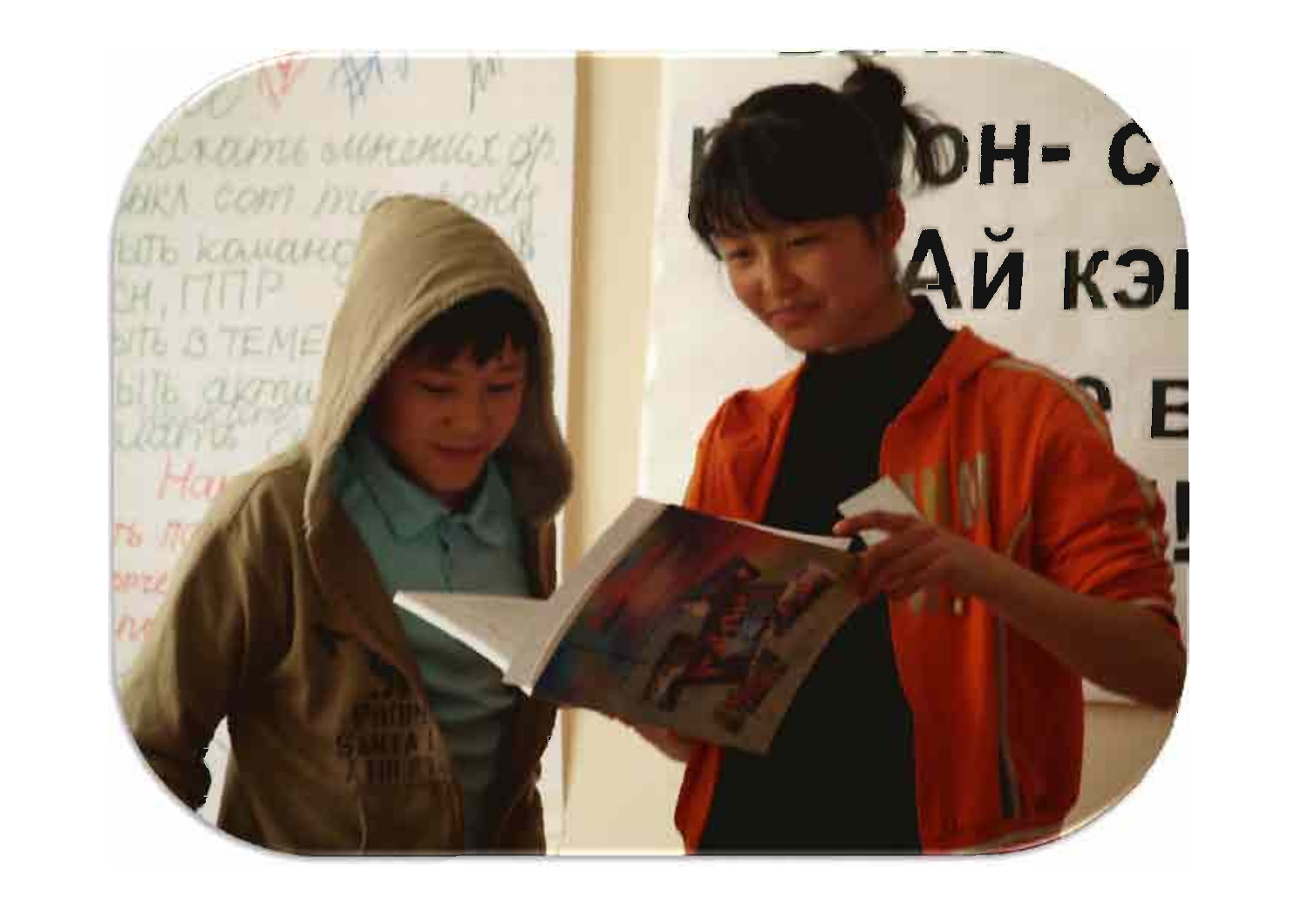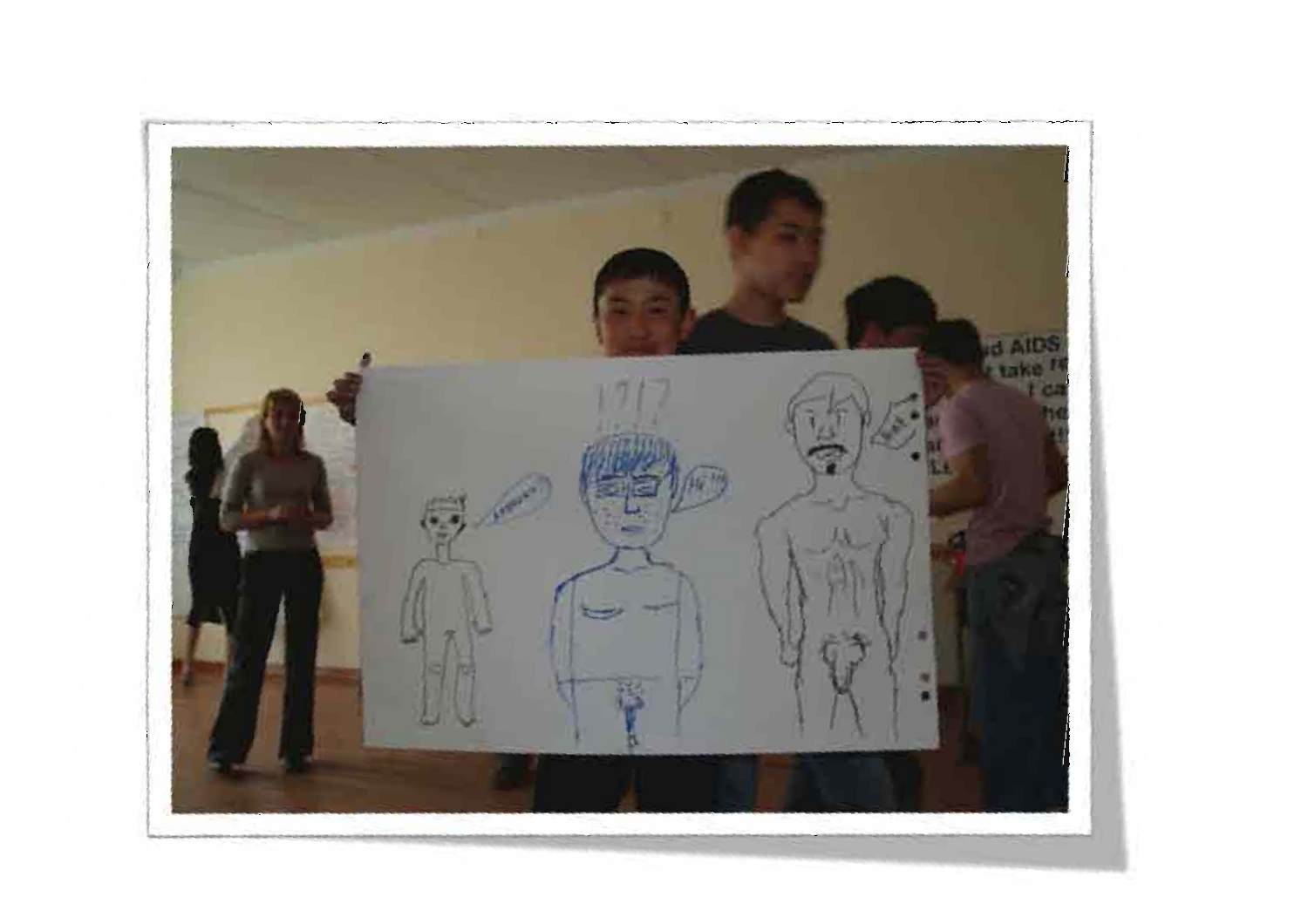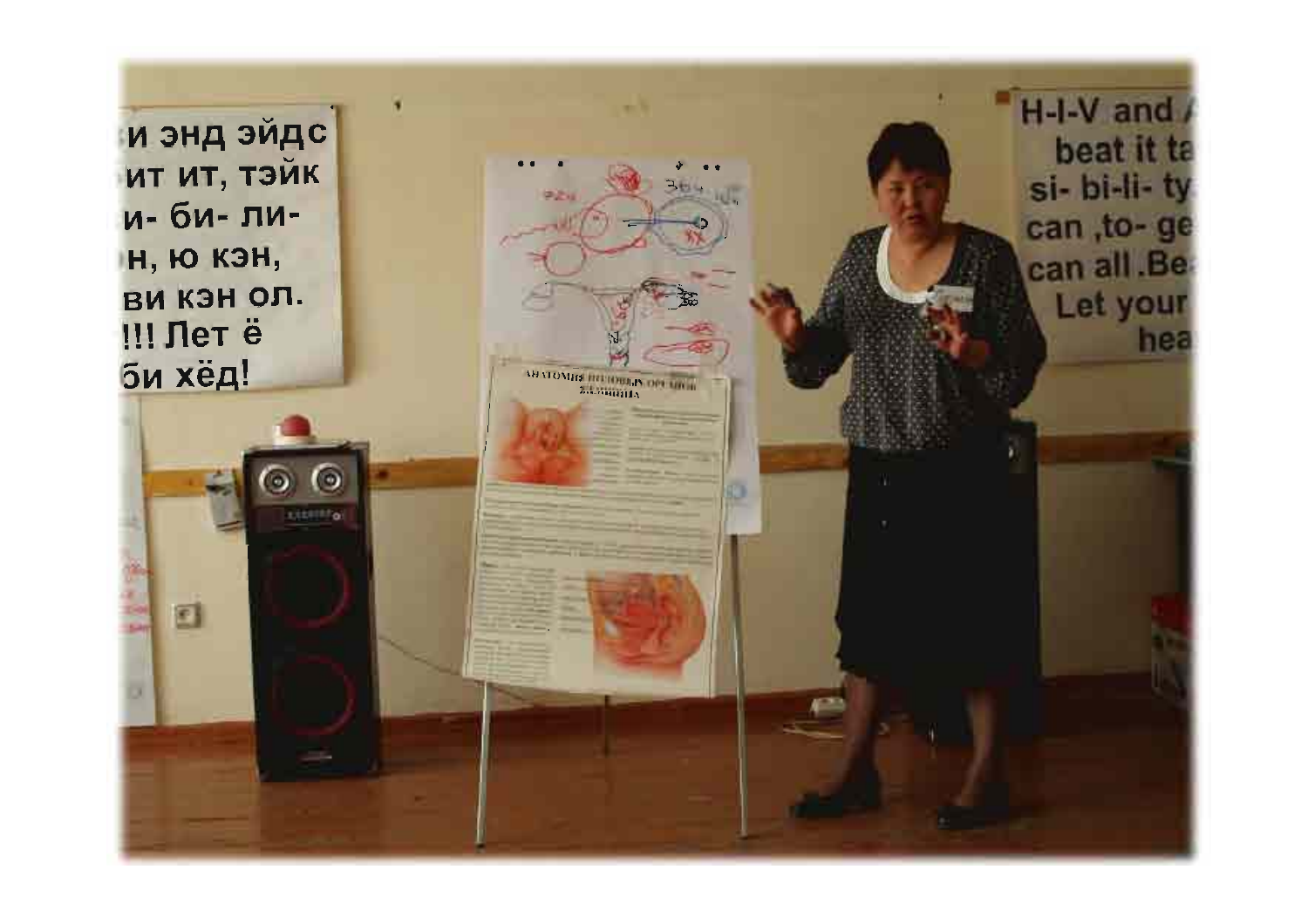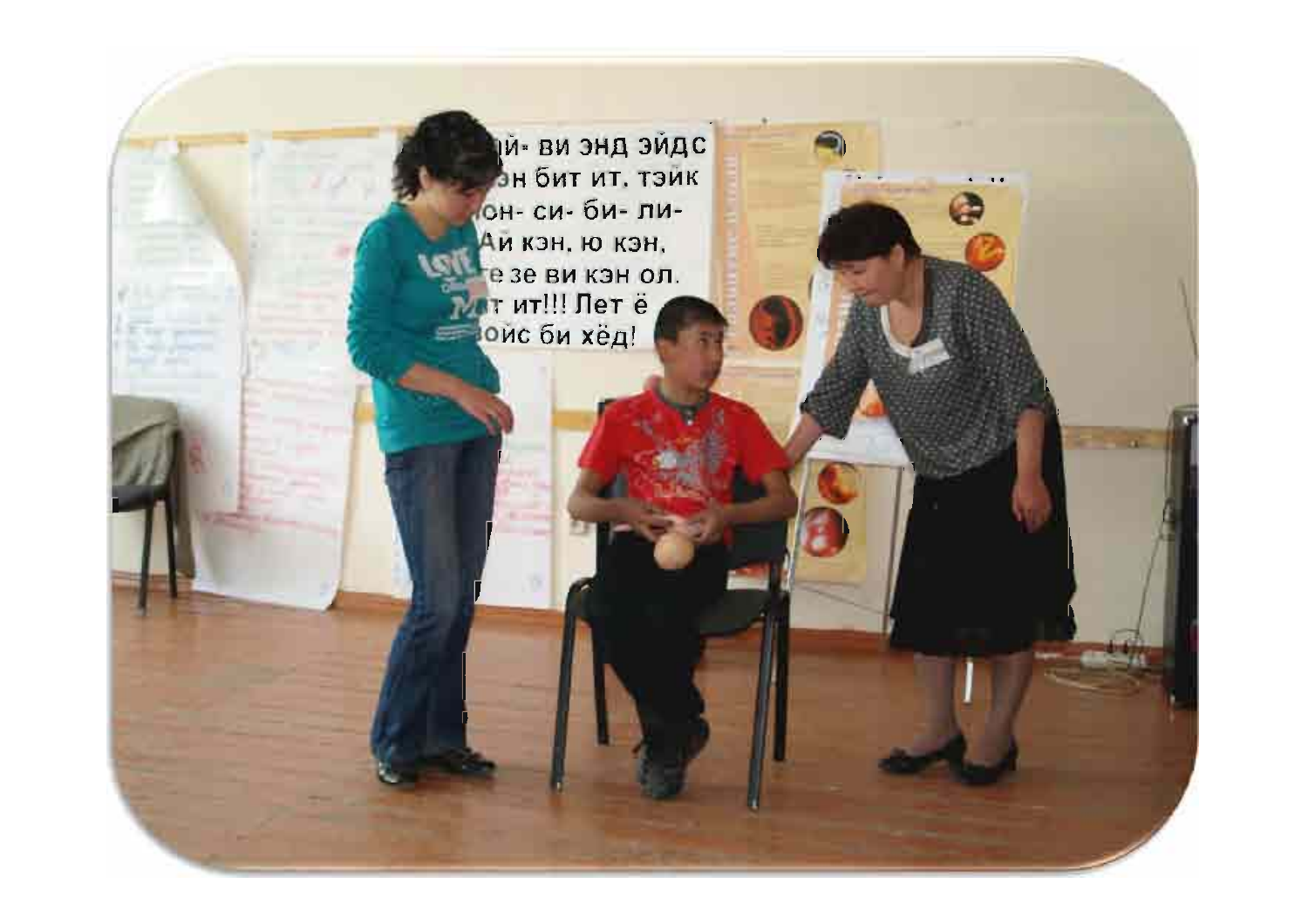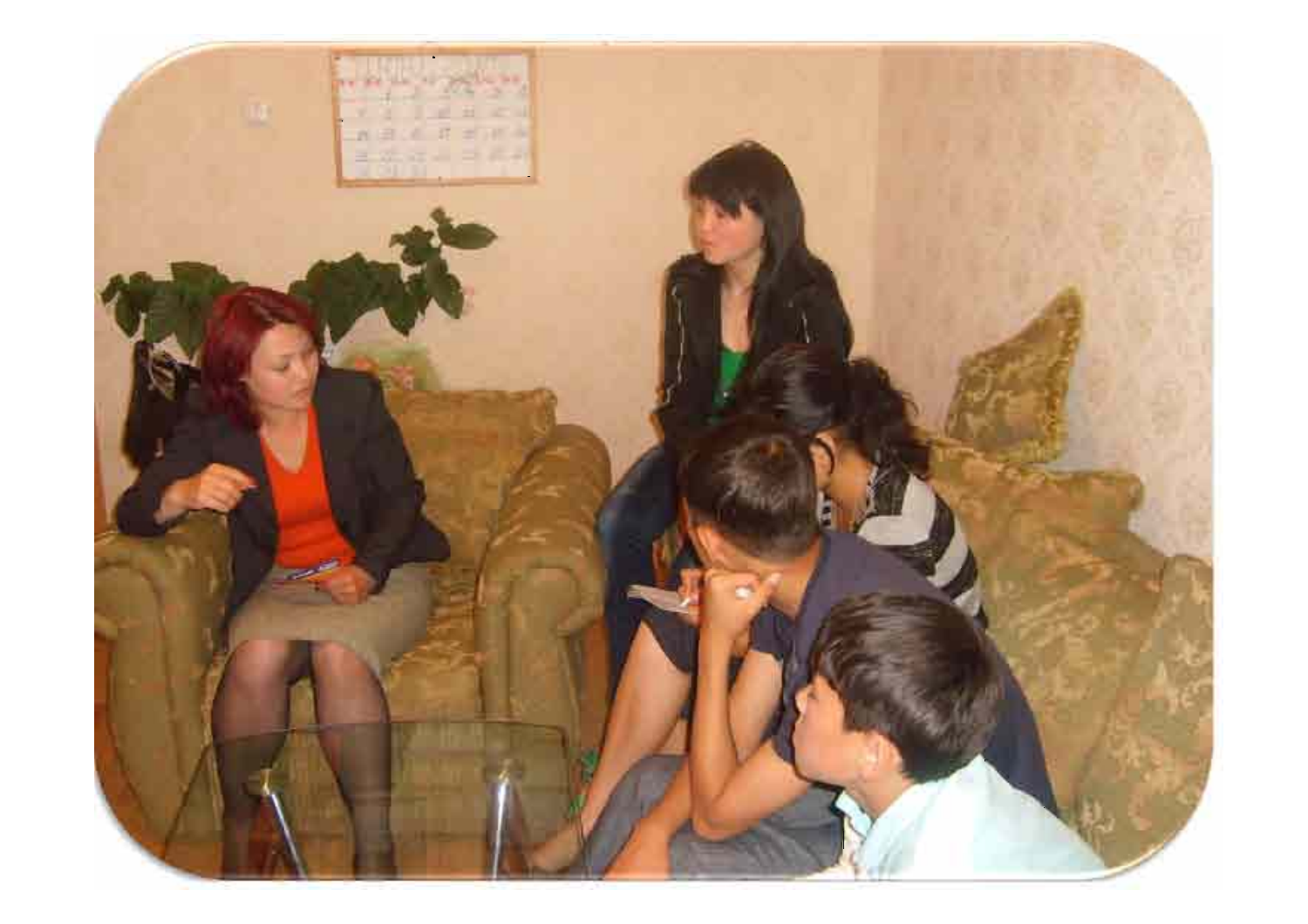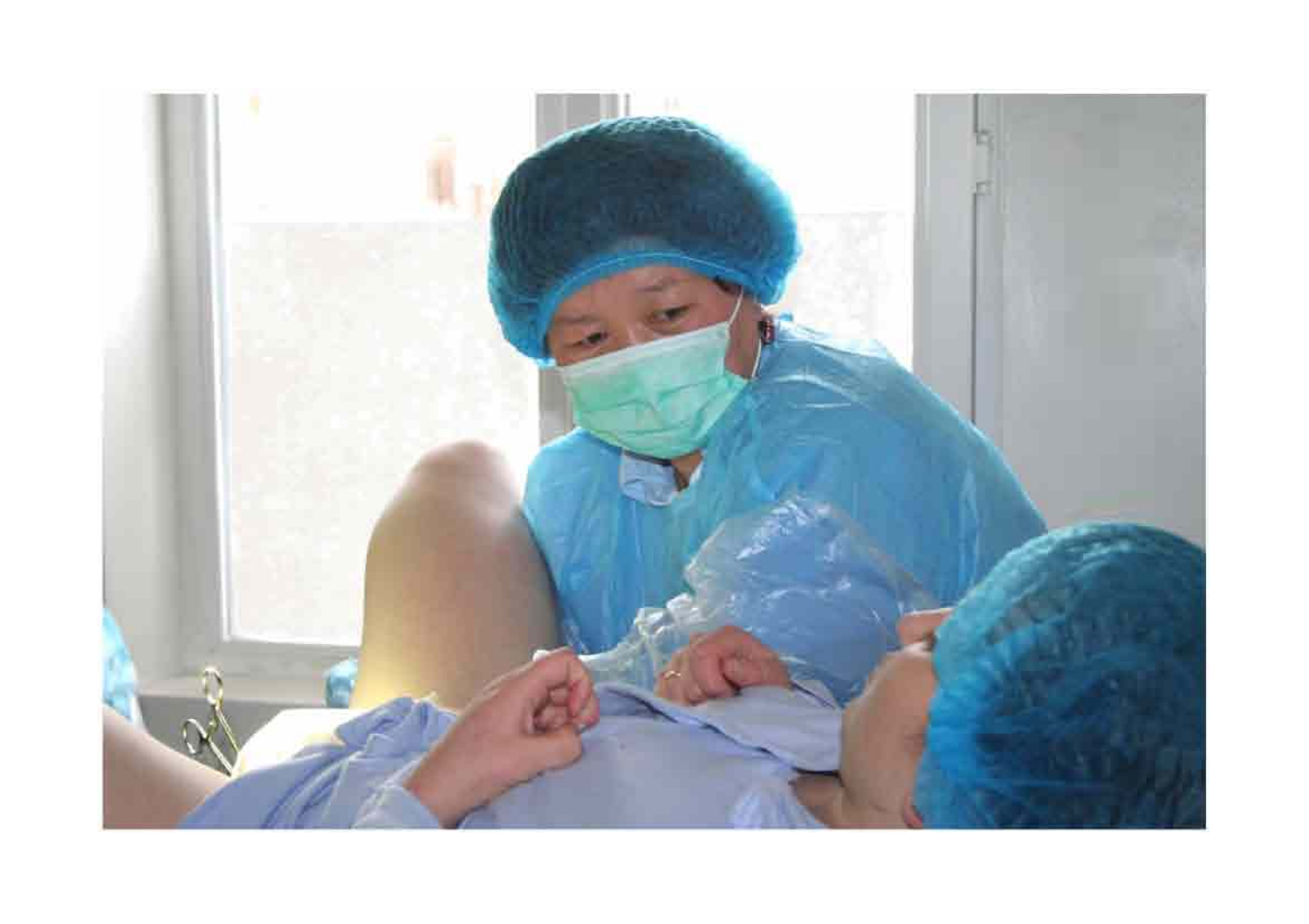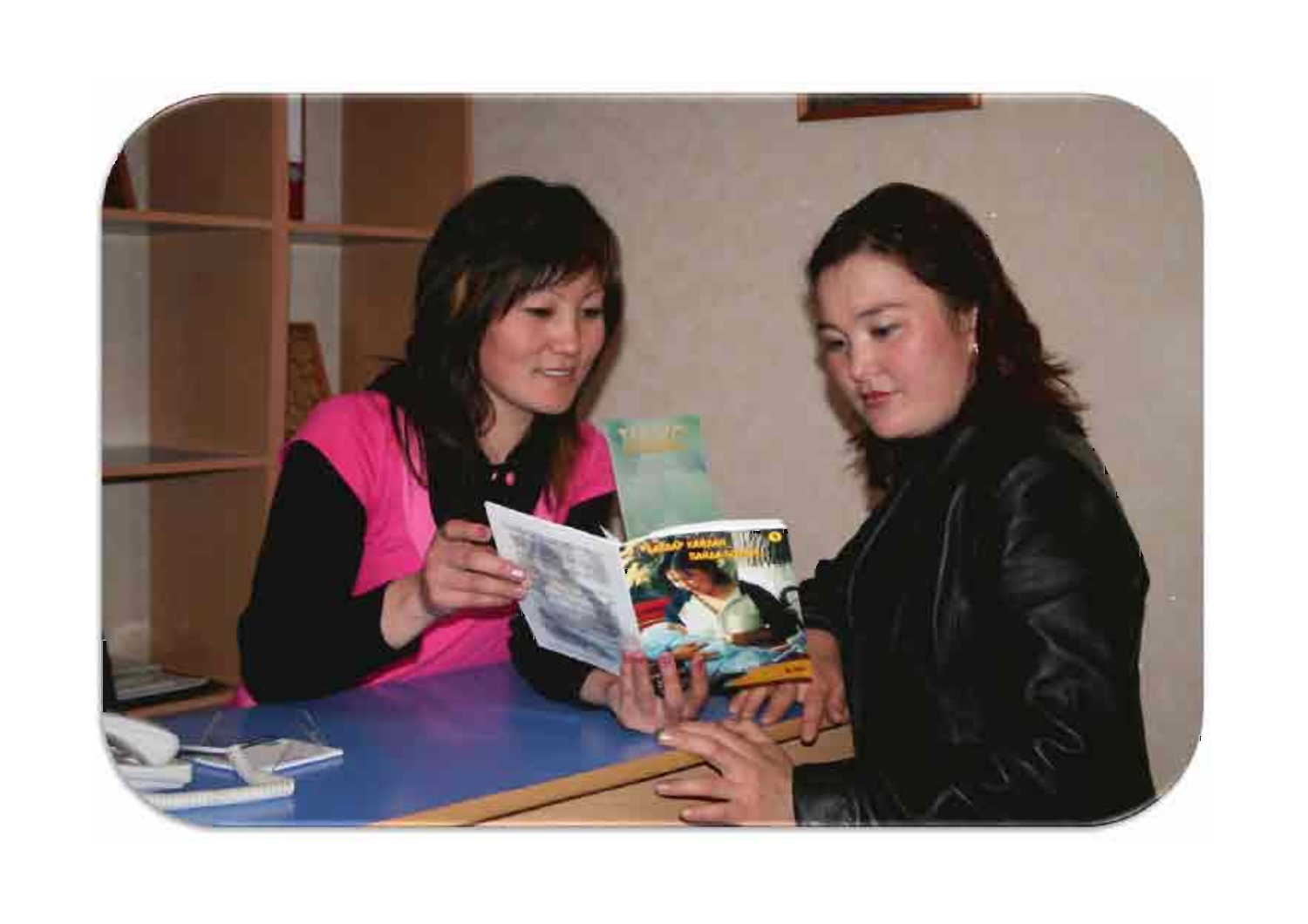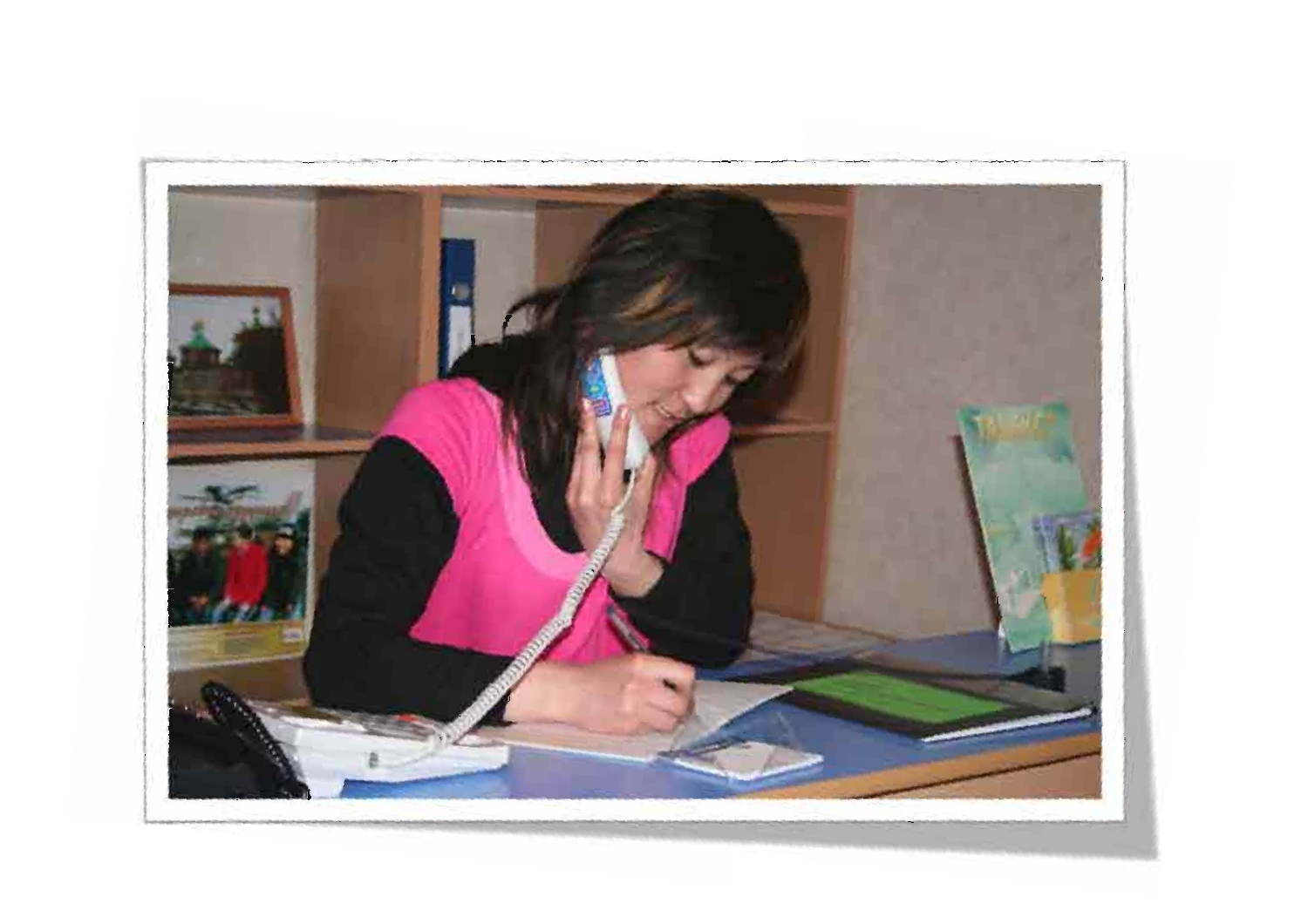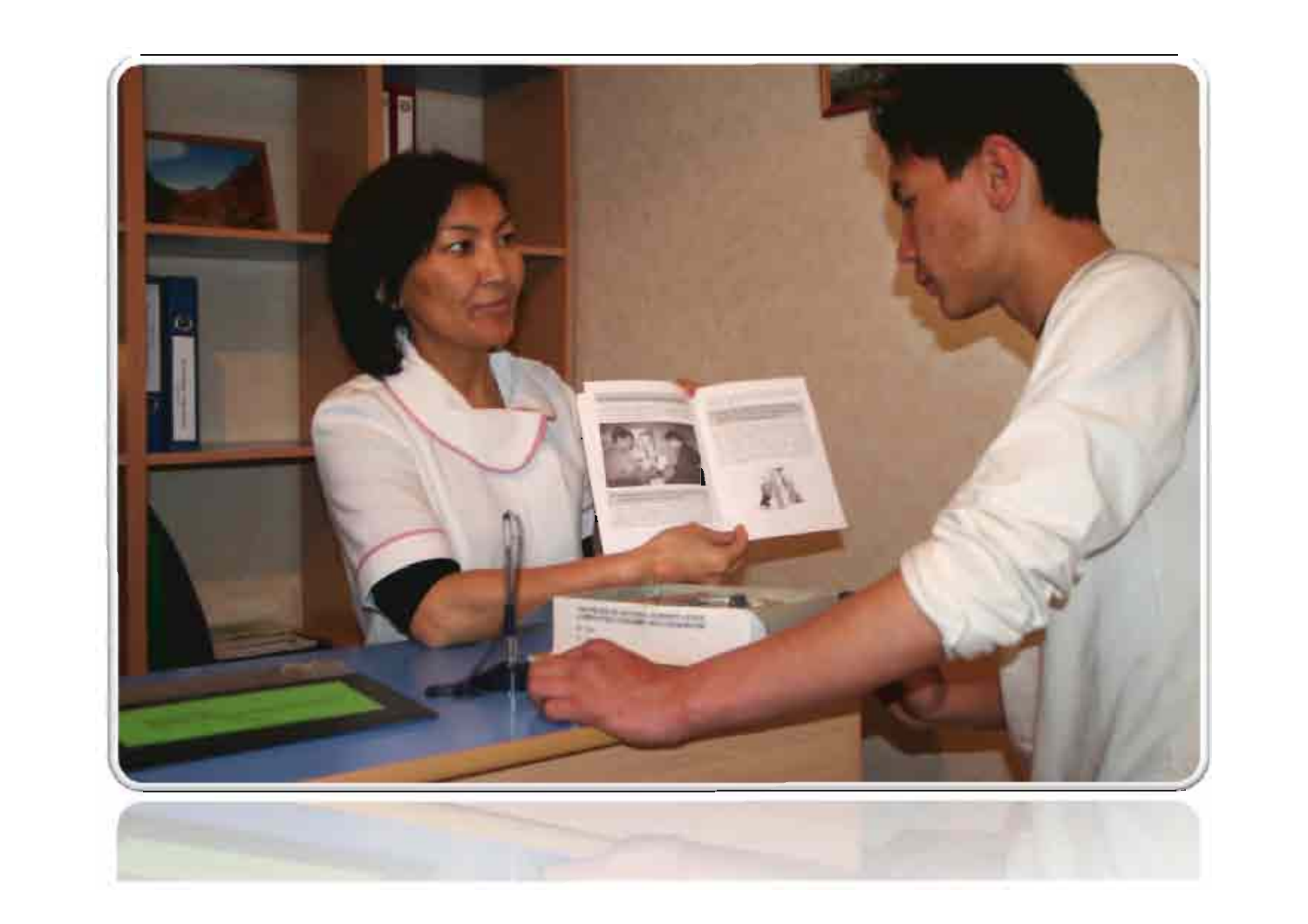## What can a NGO do?

- Trainin gs: on new technolo gies, pre- and post –abortion counseling, focusing on specific of counseling for young people.
- Increase their knowledge on youth friendly services (incl. abortion) and facilitate exchange of information/experiences between NGOs, business and the medical community
- Coordinate and join forces with the medical and business communities for trainings and the introduction of new technologies and provision the services to young people